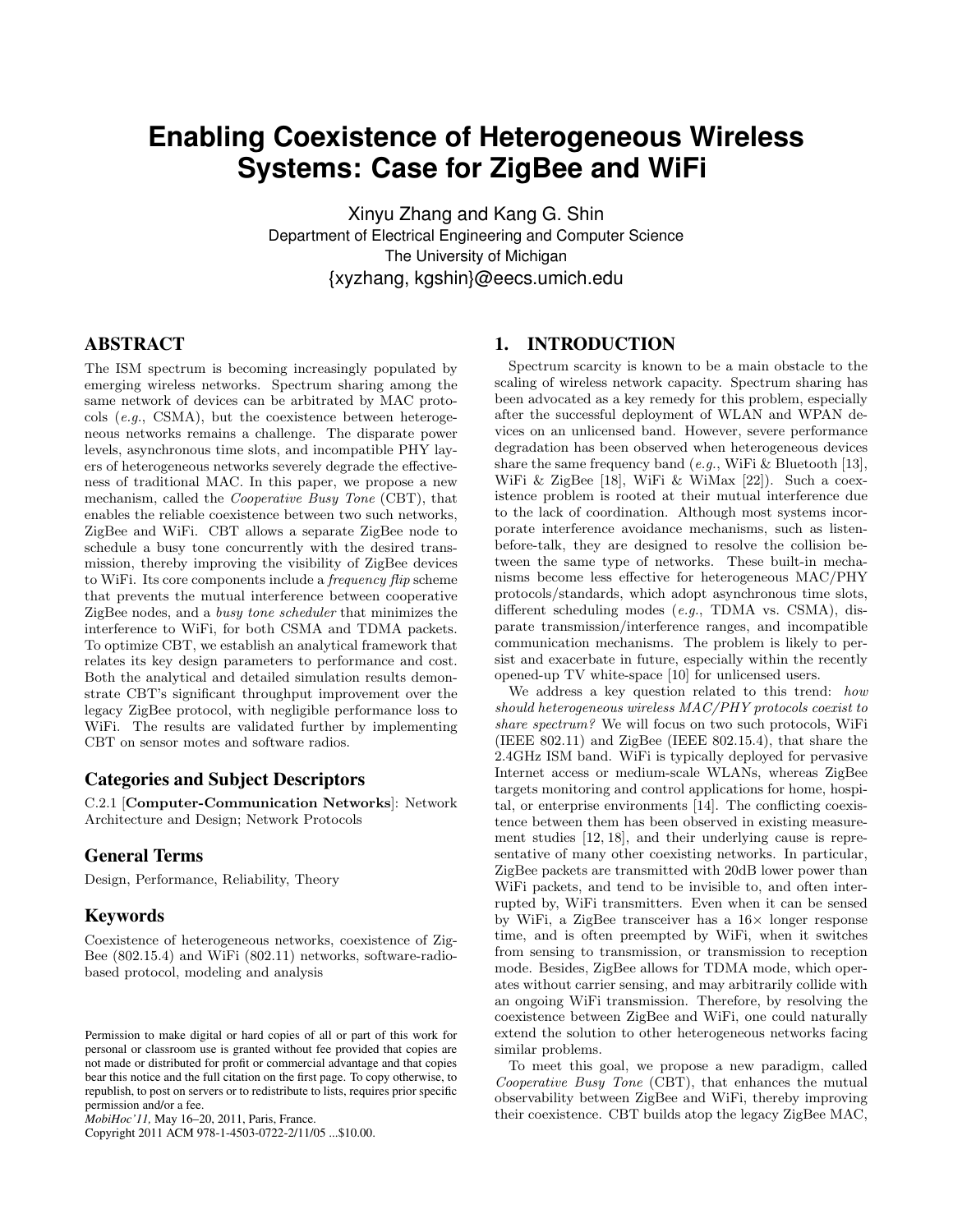but allows the clients to cooperatively strengthen their visibility to WiFi. Unlike the traditional CSMA that relies on a data packet as an implicit busy tone, CBT designates a separate node (either a ZigBee client closer to the WiFi transmitter, or a dedicated high-power ZigBee transceiver) as a signaler that emits the busy tone. The busy tone harbingers the actual data transmission, and continues throughout the DATA-ACK transmission, so as to prevent WiFi preemption.

An immediate challenge to CBT is: "how to prevent the busy signal from interfering with the data packet?" We introduce an innovative *frequency flip* mechanism that temporarily re-locates the signaler to an orthogonal ZigBee band, but still ensures that the busy tone is perceived by the WiFi transmitter.

There is an additional concern: "how much performance improvement will CBT bring to ZigBee, and what is the cost to WiFi?" We develop an analytical framework that quantifies the network performance. Our analysis reveals that the legacy ZigBee MAC suffers a 11–23% collision rate even when WiFi leaves the channel unused for 80% of time, and suffers an up to 79% collision rate when WiFi becomes saturated. With CBT, the collision rate can be reduced to below 5% under medium to low WiFi interference, and to below 20% under saturated WiFi traffic. The performance can be improved further by tuning the design parameters, such as the start time and duration of the busy tone. Our analysis also shows that for typical low duty-cycle applications, CBT introduces negligible performance degradation to WiFi, as compared to the legacy ZigBee.

The above analytical results are validated via detailed simulation of CBT in ns-2. We have also prototyped CBT based on TinyOS and the GNURadio library [2]. Our experiments on the MicaZ motes and USRP2 [9] software radio platform further corroborate the feasibility and effectiveness of CBT.

The remainder of this paper is organized as follows. Sec. 2 reviews existing studies on the coexistence of heterogeneous wireless networks. Sec. 3 introduces the key components in CBT. Sec. 4 establishes a theoretical framework to analyze the performance of the ZigBee-WiFi network, with and without CBT. Sec. 5 validates CBT with ns-2 simulation and real experiments. Finally, Sec. 6 concludes the paper.

# 2. RELATED WORK

Coexistence has long been a problem for protocols operating on the ISM band. Industrial associations, such as the ZigBee Alliance [20], demonstrated that ZigBee can coexist well with WiFi in home networks. However, their experiments were conducted under light WiFi traffic conditions. Many empirical studies revealed severe collision when Zig-Bee coexists with medium to high WiFi traffic [12, 18].

The IEEE 802.15.2 [3] proposed an adaptive frequency hopping (AFH) mechanism to smooth the coexistence among incompatible MAC/PHY protocols, such as Bluetooth/ZigBee and WiFi. However, AFH is ineffective at WiFi hotspots where the entire 2.4GHz spectrum is congested by multiple WLAN cells configured to orthogonal channels. AFH also incurs substantial overhead to a ZigBee WPAN, as the network coordinator needs to scan the entire 16 channels and re-establish connections with clients. This problem becomes more pronounced in a dynamic network with mobile WiFi nodes and bursty interference.

Alternatively, coexistence can be arbitrated in space by



Figure 1: Principles behind CBT.  $\mathcal{Z}_t$ ,  $\mathcal{Z}_r$ ,  $\mathcal{S}_t$ , and  $\mathcal{W}_t$ are the ZigBee transmitter, receiver, signaler, and WiFi transmitter, respectively.

adjusting the transmit power and carrier sensing threshold. Gummadi et al. [12] proposed a policy framework that assigns such parameters to coexisting networks, so as to minimize mutual interference. This framework requires an arbitrator that can communicate with different network devices. It is only applicable to static networks, as any node movement would require the arbitrator to re-initiate a spectrum survey and re-allocate the parameters.

Another approach, called WISE [15], aims to enhance coexistence in the temporal domain. WISE harnesses the white spaces between WiFi transmissions, and opportunistically schedules ZigBee traffic therein. However, WISE needs to suspend ZigBee transmissions during each WiFi burst. It is unsuitable for TDMA mode, and for delay-sensitive applications.

To the best of our knowledge, CBT is the first attempt that allows ZigBee to coexist and even contend with WiFi in frequency, spatial and temporal domains. Our key observation is that a sufficient idle channel time exists and can be exploited by ZigBee, but the WiFi's unawareness of Zig-Bee causes severe collisions. By enhancing the visibility of ZigBee to WiFi while preserving the carrier-sensing-based spectrum etiquette, CBT can substantially improve channel utilization without compromising WiFi performance.

This paper is also the first that establishes a comprehensive analytical framework to quantify the performance of coexisting ZigBee and WiFi networks. Our analysis is inspired by the pioneering efforts on renewal process models for 802.11 and 802.15.4 MAC protocols [17, 21]. The key challenge lies in modeling the disparate MAC-layer operations. Using reasonable simplifications, our analysis can accurately capture different performance metrics, such as collision probability and throughput. The results are also used to balance the cost and effectiveness of CBT.

# 3. COOPERATIVE BUSY TONE (CBT)

In this section, we present the key principles and components of CBT. CBT is built atop the ZigBee MAC/PHY, but adopts an innovative way of signaling a busy channel to WiFi. It employs a separate ZigBee node (signaler) to emit a busy tone concurrently with the desired data transmission, thereby eliminating the following collision hazards induced by MAC/PHY heterogeneity.

#### *Temporal collision hazards.*

Due to their disparate time resolutions, ZigBee transmissions may be easily preempted by WiFi transmissions. Zig-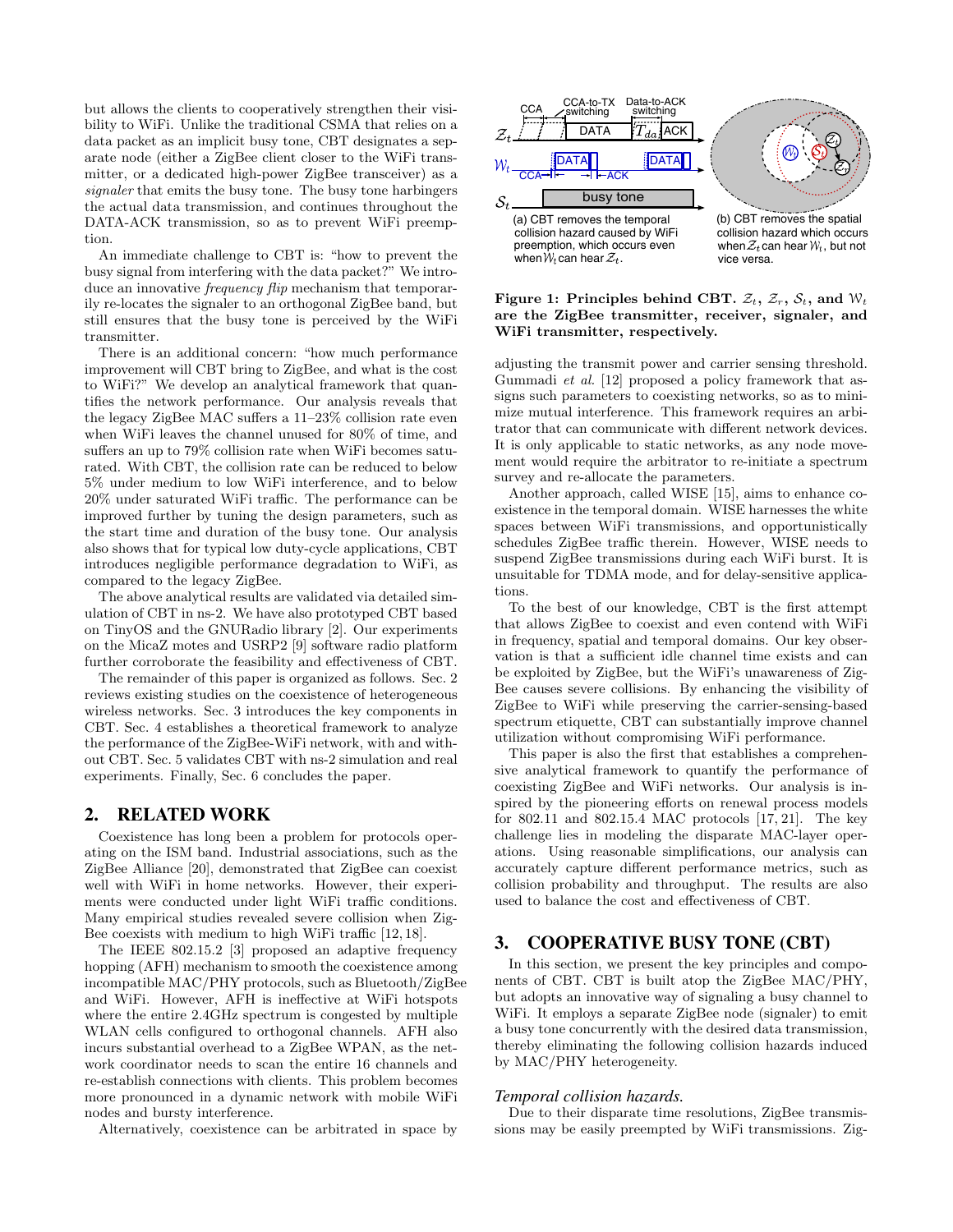Bee takes  $128 \mu s$  to perform CCA (clear channel assessment), and an additional 192  $\mu s$  to switch from the CCA to transmission mode, and even longer from receiving a packet to sending the ACK [4]. In contrast, WiFi nodes take only 28  $\mu s$  for CCA and an average of 72  $\mu s$  for a backoff (with the default backoff window size in  $802.11a/g/n$  [5]. Therefore, a WiFi node may finish the entire backoff process and start transmission within the switching time of ZigBee, thus causing collision (Fig. 1(a)). CBT reduces such temporal collision hazards by allowing the signaler to emit a busy tone, which is long enough to cover the data packet, the switching time and the ACK packet. It starts the busy tone before the actual data transmission and carrier sensing, in order to "reserve" the channel and prevent WiFi preemption.

#### *Spatial collision hazards.*

Due to their disparate power levels (-25 to 0dBm for Zig-Bee vs. 15 to 20dBm for WiFi), ZigBee signals may not be effectively sensed by WiFi. As illustrated in Fig. 1(b), there exists a "gray region" where ZigBee can hear WiFi, but WiFi is oblivious of ZigBee and may thus interrupt it arbitrarily. To combat such spatial collision hazards, CBT allows the ZigBee node close to WiFi interferers (or a dedicated high-power ZigBee node such as XBee [8]) to work as the signaler, by transmitting a busy tone synchronously, thus notifying WiFi to suspend its transmission.

An immediate challenge to the above principles is: how to prevent the signaler from interfering with the transmitter, and how to synchronize the busy-tone and data transmission? We resolve these challenges using a *frequency flip* scheme and a busy tone scheduler.

#### 3.1 Frequency Flip

The frequency flip exploits the inherent spectrum heterogeneity between ZigBee and WiFi. On the 2.4GHz ISM band, each WiFi channel occupies 22MHz, and overlaps with 4 orthogonal ZigBee channels. When running the frequency flip, the signaler hops to an adjacent channel before starting the busy tone, and hops back to the original channel immediately after the busy tone is transmitted. This way, CBT ensures the busy tone is orthogonal to the data packet, but still overlaps with the WiFi channel and can cause it to defer transmission.

Frequency flip incurs overhead to the signaler due to channel switching. However, the switching time is limited to 192  $\mu s$  in ZigBee [4], and can be overlapped with the CCAto-TX switching time  $(Fig. 1(a))$ . CBT assumes WiFi will defer when the ambient signal level is above its CCA threshold. This is a mandatory operation for  $802.11a/g/n$  [5, Sec. 17.3.10.5]. However, CBT may become ineffective when it coexists with 802.11b, which can be configured to defer only for valid WiFi signals [5, Sec. 18.4.8.4].

#### 3.2 Busy Tone Scheduler

In a ZigBee WPAN, a unique coordinator schedules a mixture of TDMA and CSMA slots periodically. Each scheduling period (called a superframe) starts with a beacon, followed by a number of CSMA slots and TDMA slots and then an inactive period.

CBT maintains the legacy scheduling protocol, but requires the signaler to dispatch the busy tone at an appropriate time, such that:  $i)$  it reduces the WiFi preemptions of ongoing or forthcoming ZigBee transmissions and  $ii$ ) it min-

| S      | $\cdots$ $\cdots$ $\cdots$ | busy tone<br>$J_Z$ .                  |  |  |  |
|--------|----------------------------|---------------------------------------|--|--|--|
|        | $CCAK_m$<br>CCA1           | <b>DATA</b><br><b>JACK</b><br>$-1 da$ |  |  |  |
|        | (a) TDMA scheduler         |                                       |  |  |  |
| $\sim$ | 100 <sub>1</sub><br>$\sim$ | $\bullet$                             |  |  |  |

|                    | $\frac{1}{2}$ / $T_{bo}^z$ / $C_z$ / $J_z$ / $C$ TS $ J_z $ |                                                   | busy tone |  |  |  |
|--------------------|-------------------------------------------------------------|---------------------------------------------------|-----------|--|--|--|
|                    |                                                             | $\sqrt{T^z_{bo}/C_z}/J_z/\sqrt{\phantom{0}}$ Data |           |  |  |  |
| (b) CSMA scheduler |                                                             |                                                   |           |  |  |  |

Figure 2: CBT scheduler.  $T_{bo}^z$  denotes the backoff time;  $C_z(128\mu s)$  is the CCA duration;  $J_z(192\mu s)$ the CCA-to-tx switching time (or channel switching time);  $T_{da}$  the data-to-ACK switching time.

imizes the potential influence on WiFi performance. The busy tone scheduler is designed to address this tradeoff. It allows both the TDMA and CSMA mode of ZigBee to coexist with WiFi.

#### *3.2.1 TDMA scheduler*

Fig. 2(a) illustrates the procedure to send a TDMA packet in CBT. CBT maintains the original TDMA slot allocation mechanism in ZigBee, but ensures the start time of each slot is conveyed to the signaler as well as the target clients, through persistent transmissions from the coordinator. Before each slot, the signaler performs CCA (for at most  $K_m$ ) times) in order to avoid interfering with WiFi. At the first idle CCA, it runs the frequency flip, switches to the adjacent channel, and starts the busy tone immediately. The busy tone lasts from the first idle CCA to the end of the TDMA slot. In this way, both the data and ACK packets can be protected from WiFi interruption.

A key parameter in the TDMA scheduler is the harbinger time  $H_s$ , defined according to how early the signaler starts the first CCA ( $H_s = K_m C_z + J_z$ , following Fig. 2(a)). If  $H_s$ is too long, the busy tone may occupy an unduly amount of channel time, thus reducing the channel utilization. If  $H_s$  is too short, the signaler may not be able to identify an idle slot before the scheduled transmission. Thus, it often has to abort the busy tone, degrading the effectiveness of CBT. In Sec. 4.2, we balance this tradeoff using a model-driven approach that relates  $H_s$  to network performance.

#### *3.2.2 CSMA scheduler*

Fig. 2(b) shows CBT's operations in CSMA mode. Each CSMA transmission is initiated by the signaler, which performs CCA and backoff just as a normal client. Upon detection of an idle CCA, the signaler broadcasts a notification message (referred to as CTS) to the clients, switches to the adjacent channel and starts emitting the busy tone, as specified by the frequency flip. After receiving the CTS, the clients will contend for the channel access, following the same specification as in legacy ZigBee. However, if a client fails to acquire the channel, it needs to wait for the next CTS.

In designing the CSMA scheduler, we assume the signaler is able to obtain a rough estimate of the CSMA traffic demand in each superframe. This can be achieved by allowing the clients to report to the coordinator the number of pending packets in the current superframe. The coordinator then conveys the aggregated amount of unsatisfied traffic demand to the signaler, who then adjusts the number of CTS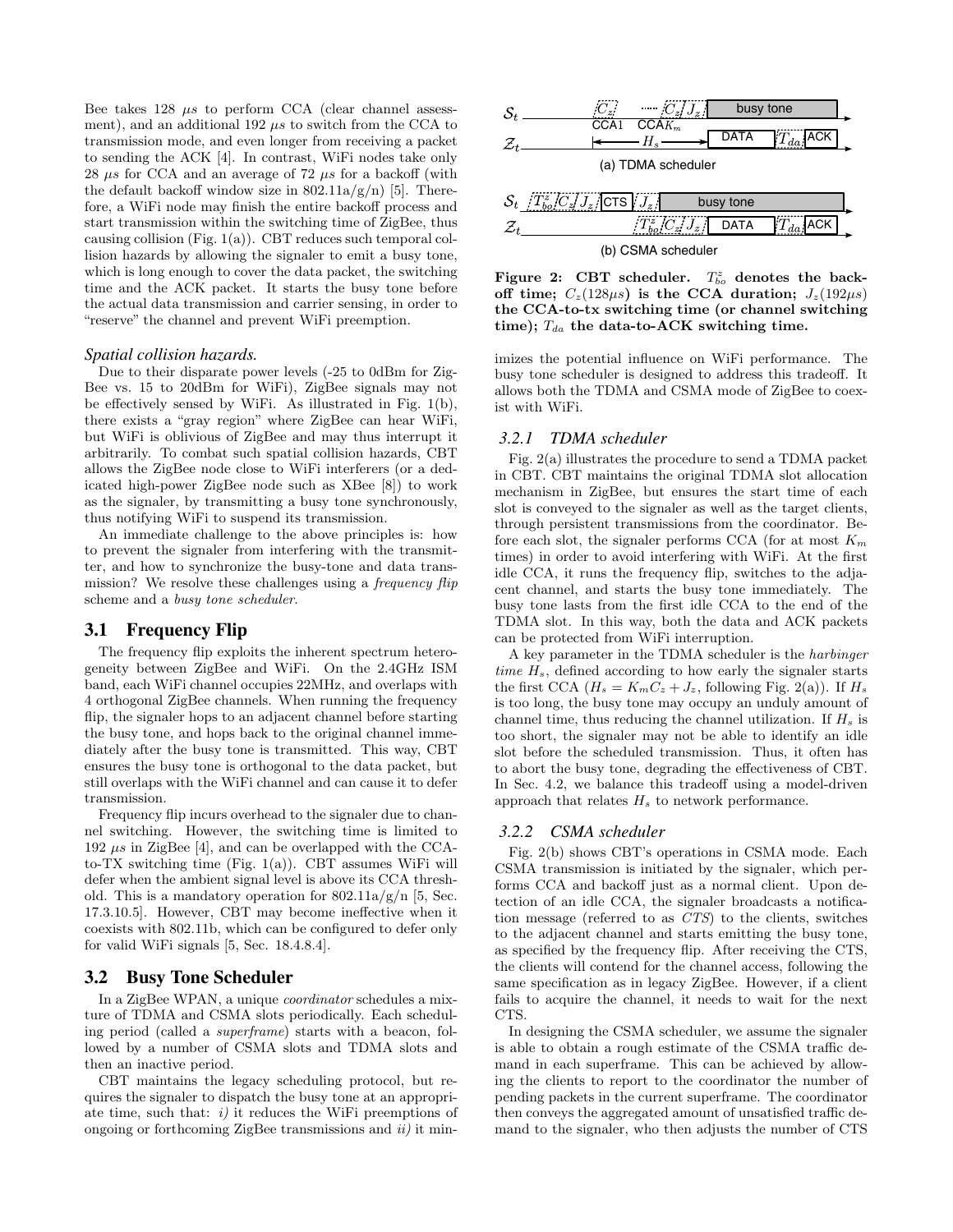attempts in the next superframe.

Note that the CTS preceding the actual CSMA data induces extra overhead. However, the CTS has equal length with an ACK packet, which contains only 5 bytes payload (11 bytes in total if the PHY layer preamble is included), much smaller than a typical data packet size. To further reduce the overhead, we adopt a *busy tone aggregation* scheme that allows  $G > 1$  packets to be sent following the CTS, *i.e.*, each client can participate in G channel access contention upon receiving a CTS.

Since a data packet must follow the CTS from the signaler, there does not exist a harbinger time as in TDMA mode. However, the signaler needs to determine the busy tone duration, so that it covers the data and ACK with high probability, even after the random channel access among the contenders. Undoubtedly, setting the busy tone duration to the maximum backoff window plus the data and ACK duration would ensure full coverage. However, it may also waste channel time since the winning contender's backoff duration is random, and likely to be smaller than the maximum. In Sec. 4.3, we derive the busy tone duration that probabilistically makes this tradeoff.

It should be noted that CBT cannot completely remove the temporal collision hazards, because the signaler has the same time-resolution as a normal ZigBee node, and may be preempted by WiFi before sending the busy-tone. However, CBT can significantly reduce the collision hazards by augmenting the signaler's CCA capability in the ZigBee's TDMA mode, and by combining the signaler's CCA with the normal CCA/backoff in the ZigBee's CSMA mode. Its potential benefits will become clear as shown in our analysis and experimentation below.

# 4. PERFORMANCE ANALYSIS AND OPTI-MIZATION

In this section, we establish a theoretical framework to analyze the performance of CBT in comparison with the legacy ZigBee. Our analysis pinpoints the key design parameters that affect the effectiveness of CBT in improving channel utilization while causing minimal interference to WiFi.

#### 4.1 Network Model

We consider a ZigBee WPAN co-located with a WiFi WLAN, both sharing the same spectrum, and adopting the energy sensing based CCA as a spectrum etiquette. We mainly focus on the case with unsaturated WiFi and ZigBee links. As we will clarify, the saturated WiFi traffic results in almost zero throughput for the legacy ZigBee, and is less relevant for coexistence analysis. We assume the packet arrival follows a Poisson distribution. With unsaturated traffic, the aggregated traffic pattern is still approximately Poisson [7]. Hence, it is reasonable to deem the aggregated traffic as coexisting transmissions between one ZigBee and WiFi link. The Poisson assumption here is used for analytical tractability. The rationale behind parameter optimization (e.g., the busy tone duration) does not depend on the traffic pattern.

We introduce the following notations beside those in Fig. 1 and Fig. 2.  $\tau_w$  and  $\tau_{wa}$  denote  $\mathcal{W}_t$ 's data and ACK packet duration, respectively.  $T_w$  and  $\lambda_w$  denote the data packets' mean inter-arrival time and arrival rate  $(T_w = \lambda_w^{-1})$ .  $T_{bo}^w$  is the backoff duration, uniformly distributed between 0 and the backoff window (which may grow from  $CW_{min}^w$ to  $CW_{max}^w$ ). After a backoff, WiFi must ensure the chan-

nel is idle for  $DIFS(28\mu s)$  before transmission.  $\beta_w$  denotes the duration from backoff until an ACK when channel is idle.  $\tau_z$ ,  $\tau_{za}$ ,  $T_z$ ,  $\lambda_z$ ,  $T_{bo}^z$  are the corresponding parameters for  $\mathcal{Z}_t$ . Further, we denote  $\gamma_z$  as ZigBee's data/ACK duration (including the switching time between them, *i.e.*,  $T_{da}$ ), and thus  $\gamma_z = \tau_z + T_{da} + \tau_{za}$ .  $U_z$  is ZigBee's slot duration  $(U_z = 320 \mu s$  [4]) and  $R_z$  the retransmission limit of a packet (default to  $3$  [4]).

We use the  $\subset$  notation to denote the observability between transmitters. We assume  $S_t$  is a high-power, ZigBee compatible node  $(e.g., [8])$ , and  $S_t \subset \mathcal{W}_t$ , *i.e.*, the  $S_t$ 's busy-tone can be sensed by  $W_t$ . Moreover, we assume the CTS packet from  $S_t$  will capture WiFi's packet even when collision occurs. Since  $\mathcal{Z}_t$  has around 20dBm lower power than  $\mathcal{W}_t$ , we assume the common case where collision affects  $\mathcal{Z}_t$ 's packets, but not  $W_t$ 's. These assumptions will be further justified in Sec. 5.1.3.

Our analysis incorporates both the TDMA and CSMA mode, for both the legacy ZigBee and CBT, considering both  $\mathcal{Z}_t \not\subset \mathcal{W}_t$  and  $\mathcal{Z}_t \subset \mathcal{W}_t$ . The primary method is to derive the collision probability in each case, and then relate it to the network's performance metric. We first analyze the temporal collision probability (Sec. 4.2 and Sec. 4.3), i.e., probability that packets from both networks overlap with each other, thus causing collision. Later in Sec. 4.4 we analyze the spatial collision probability, probability that overlapped packets (from randomly located transmitters) fail to be decoded, taking into account the capture effect. We focus on each network's normalized throughput as the performance metric, denoted as  $\Gamma_z$  ( $\Gamma_w$ ), which is essentially the ratio between the data packet duration and the average packet service time (including CCA, backoff, ACK, and retransmissions).

# 4.2 ZigBee's TDMA Coexistence with WiFi

#### *4.2.1 Collision probability*

As  $\mathcal{Z}_t$  usually runs in low duty-cycle mode  $(T_z \gg T_w)$ , we can tag an arbitrary packet from  $\mathcal{Z}_t$ , and observe the collision with  $W_t$ . For simplicity, we introduce the concept of vulnerable period. A  $W_t$  packet arrival within the vulnerable period will overlap with the tagged packet from  $\mathcal{Z}_t$ , resulting in collision. Let  $v$  be the duration of vulnerable period, then the collision probability becomes:

$$
1 - \mathbb{P}[\text{no WiFi packet arrival in } v] = 1 - e^{-v\lambda_w}.
$$
 (1)

The following analysis derives the collision probability by analyzing v, depending on whether  $W_t$  can sense  $\mathcal{Z}_t$  and CBT is adopted or not.

**Case 1:** Legacy ZigBee,  $\mathcal{Z}_t \not\subset \mathcal{W}_t$ . Collision occurs whenever  $W_t$  starts or ends its transmission within  $\mathcal{Z}_t$ 's packet duration. Hence, the vulnerable period is  $\beta_w + \tau_z$  for  $\mathcal{Z}_t$ 's data packet, and  $\beta_w + \tau_{za}$  for ACK packet.  $\beta_w$  involves a random variable  $T_{box}^w$  but for tractability, we approximate it with the mean  $\overline{T}_{bo}^{w}$ . When unsaturated, WiFi's backoff window tends to stay in  $CW_{min}^w$ . Hence,  $\overline{T}_{bo}^w \approx \frac{1}{2} CW_{min}^w$ . The data/ACK collision probability (denoted as  $P_1^d$  and  $P_1^a$ , respectively) is readily obtained by following Eq. (1):

$$
P_1^d = 1 - e^{-\lambda_w(\beta_w + \tau_z)}\tag{2}
$$

$$
P_1^a = 1 - e^{-\lambda_w(\beta_w + \tau_{za})}
$$
\n<sup>(3)</sup>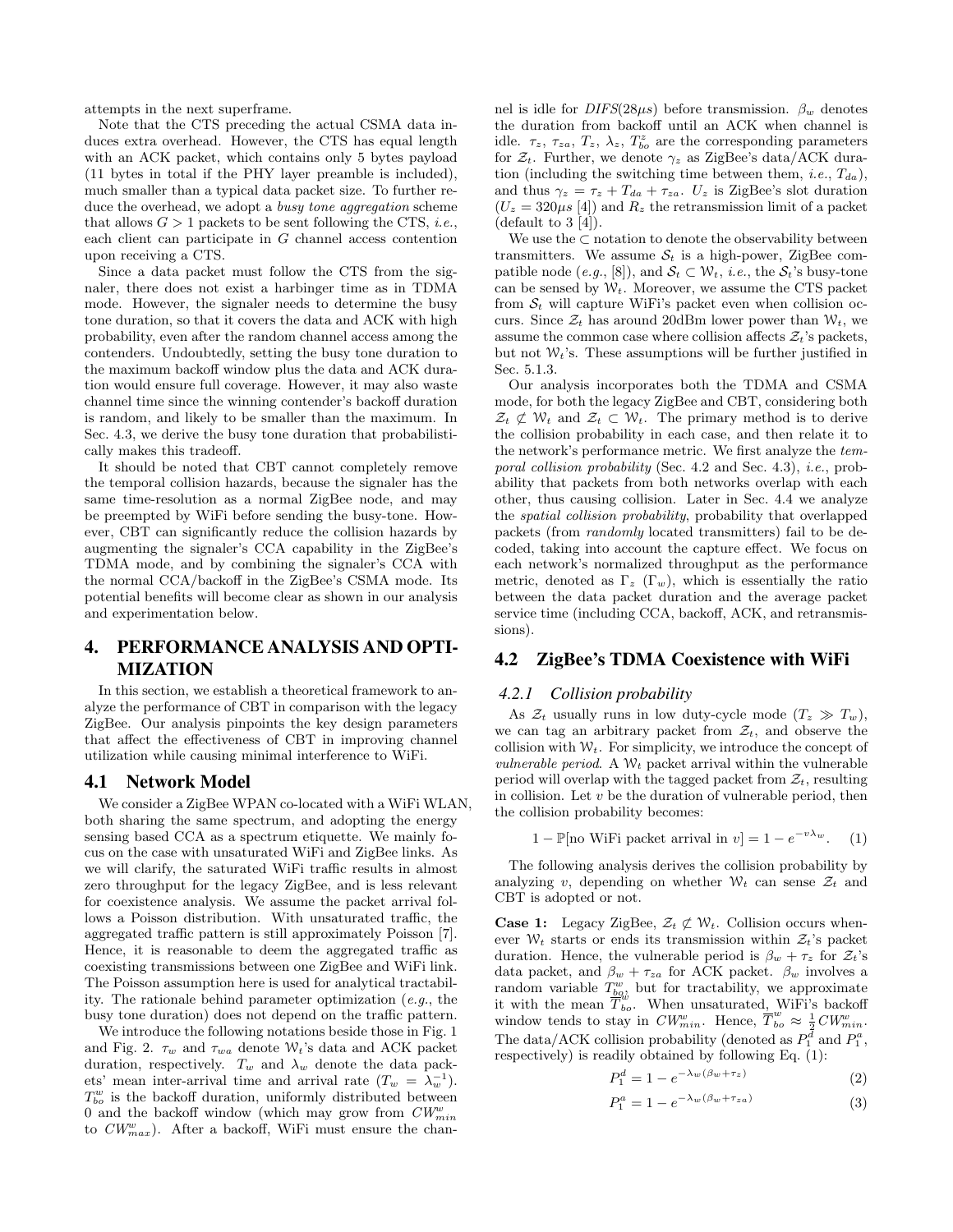**Case 2:** Legacy ZigBee,  $\mathcal{Z}_t \subset \mathcal{W}_t$ . In this case,  $\mathcal{W}_t$  defers transmission if it senses  $\mathcal{Z}_t$ 's packets. Hence, collision occurs only if  $\mathcal{Z}_t$ 's packet starts while  $\mathcal{W}_t$  is transmitting. Equivalently, at least one packet of  $W_t$  arrives within a vulnerable period  $\beta_w$  before  $\mathcal{Z}_t$  starts.

In addition,  $\mathcal{Z}_t$ 's ACK packet is corrupted under two conditions: i)  $W_t$  starts its backoff and CCA within the datato-ACK switching time  $T_{da}$  of  $\mathcal{Z}_t$ , corresponding to a vulnerable period  $T_{da} - (\overline{T}_{bo}^w + DIFS)$ . In slotted CSMA mode,  $T_{da}$  ranges from  $J_z$  to  $U_z + J_z$ , depending on the data packet size [4].  $(\overline{T}_{bo}^w + DIFS)$  is W<sub>t</sub>'s mean backoff plus defer time preceding each data packet. *ii*) The tail part of  $W_t$ 's packet overlaps  $\mathcal{Z}_t$ 's ACK, corresponding to a vulnerable period  $\beta_w$ . Overall, the vulnerable period for the ACK packet is the minimum for condition i and ii. Again, following Eq.  $(1)$ , the data/ACK collision probability for case 2 is:

$$
P_2^d = 1 - e^{-\lambda_w \beta_w} \tag{4}
$$

$$
P_2^a = 1 - e^{-\lambda_w \cdot \min\{T_{da} - (\overline{T}_{bo}^w + DIFS), \beta_w\}} \tag{5}
$$

It is easy to see that Case 2 has a shorter vulnerable period for both data and ACK packets, and thus  $P_2^d$  <  $P_1^d$  and  $P_2^a < P_1^a$ , which agrees with the intuition that collision is reduced when  $W_t$  can sense  $\mathcal{Z}_t$ .

Case 3: CBT is adopted. When running CBT, a key problem is how the signaler's harbinger time  $H_s$  (Sec. 3.2.1) affects CBT's performance. The follow analysis derives the relation between  $H_s$  and the failure rate of busy tone.

**Proposition 1** When the harbinger time  $H_s = K_m C_z + J_z$ , the probability that CBT fails to send the busy tone is:  $P_{b0} =$  $P_b(1-P_{i|b})^{K_m-1}$ , where  $P_b$  and  $P_{i|b}$  are defined in Eq. (6) and (10).

PROOF. The probability that the first CCA returns busy, denoted as  $P<sub>b</sub>$ , can be approximated by the fraction of time that the channel is occupied by  $W_t$ , *i.e.*,

$$
P_b = \gamma_w T_w^{-1} = \lambda_w \gamma_w,\tag{6}
$$

where  $\gamma_w \triangleq \beta_w - \overline{T}_{bo}^w - DIFS$  is equivalent to the total airtime of  $W_t$ 's packet. Subsequent CCA events are complicated because they are correlated throughout  $W_t$ 's airtime. Let  $P_{i|b}$  be the probability that a subsequent CCA returns idle conditioned on the fact that the previous one is busy. This event occurs if the previous CCA falls in the tail of one WiFi packet, and the second CCA falls in the gap to the next WiFi packets. The gap, denoted as  $I_w$ , is a random variable that depends on  $W_t$ 's backoff and inter-arrival time, which needs to be examined first.

Since  $\mathcal{Z}_t$  runs in low duty-cycle, it is reasonable to assume the busy/idle state created by  $W_t$  is independent of  $\mathcal{Z}_t$ . If additional WiFi packets arrive during the service time of one packet (with probability  $P_q$ ), then consecutive transmissions are separated solely by the backoff and defer times. It follows immediately that  $I_w \sim U(DIFS, D_m)$ , where  $D_m$ is the maximum backoff plus defer time preceding a transmission  $(D_m = CW_{min}^w + DIFS)$ . Otherwise,  $I_w$  equals the inter-arrival time minus the duration of the previous transmission. In summary, we have:

$$
\mathbb{P}[I_w \le t] = \begin{cases} 1 - e^{-\lambda_w(\tau_w + t)}, & t > D_m \\ \frac{P_q t}{D_m - DIFS}, & DIFS < t \le D_m \\ 0, & \text{otherwise} \end{cases} \tag{7}
$$

We proceed to derive  $P_q$ , the backlog probability. The evolution of  $W_t$ 's state can be modelled as an  $M/D/1$  queue, with arrival rate  $\lambda_w$  and service time  $\beta_w$ . Let  $P_{qi}$  be the probability that i packets are held by  $W_t$  (one in service and others queued), then from well-established results in queuing theory [6], we have:  $P_{q0} = 1 - \lambda_w \beta_w$ ,  $P_{q1} = (e^{\lambda_w \beta_w} - 1)P_{q0}$ , and  $P_q = 1 - P_{q0} - P_{q1}$ .

Back to the conditional probability  $P_{i|b}$ , we have:

$$
P_{i|b} = \int_0^{C_z} \beta_w^{-1} (1 - \mathbb{P}[I_w \le t]) dt \quad (\text{Note:} C_z < D_m) \quad (8)
$$

$$
= \int_0^{C_z} \beta_w^{-1} (1 - P_q(C_z - t)(D_m - DIFS)^{-1}) dt \qquad (9)
$$

$$
= C_z \beta_w^{-1} - 0.5 P_q C_z^2 (D_m - DIFS)^{-1} \beta_w^{-1}
$$
 (10)

$$
\approx C_z \beta_w^{-1} - 0.5 P_q C_z^2 D_m^{-1} \beta_w^{-1} \tag{11}
$$

Consequently, the probability of aborting busy tone after  $K_m$  CCA attempts is:  $P_{b0} = P_b(1 - P_{i|b})^{K_m-1}$  $\Box$ 

Conditioned on the fact that CCA succeeds and the busy tone is sent,  $W_t$  may still preempt in the switching time of the signaler (Fig. 2(a)), with probability  $P_x$ :

$$
P_x = \int_0^{C_z} C_z^{-1} \mathbb{P}[t \le I_w \le t + J_z] dt \tag{12}
$$

$$
= C_z^{-1} \int_0^{C_z} P_q(D_m - t) D_m^{-1} \mathrm{d}t \approx \frac{1}{2} P_q C_z^{-1} D_m \qquad (13)
$$

Note that WiFi preemption results in collision only if the preemption time is after the  $K_s$ -th CCA, where  $K_s = K_m \lfloor (\beta_w - J_z)C_z^{-1} \rfloor$  is the time beyond which the end of  $W_t$ 's packet always overlaps with  $\mathcal{Z}_t$ 's.

Summarizing the above analysis, the collision probability for data packets when using CBT is:

$$
P_3^d = P_{b0} \mathbb{P}[\text{collision}|\text{CCA fail}]
$$
  
+ 
$$
\mathbb{P}[\text{CCA succeeds at } k, k > K_s]P_x \qquad (14)
$$
  
= 
$$
P_b P_{b|b}^{K_m-1} P_i^d + (1 - P_b P_{b|b}^{K_s}) P_x \qquad (15)
$$

where  $P_{b|b} = 1-P_{i|b}$ . The ACK packet can only be corrupted if CCA fails, exposing the ACK to WiFi collision, just as the previous two cases. Hence,

$$
P_3^a = P_{b0} P_i^a = P_b P_{b|b}^{K_m - 1} P_i^a, i \in \{1, 2\}
$$
 (16)

#### *4.2.2 Network performance*

Based on the above analysis, we can derive the throughput of  $\mathcal{Z}_t$  for all 3 cases using a renewal model. We model the transmission attempts by  $\mathcal{Z}_t$  as a renewal reward process. Each renewal interval is the service time of a packet, which starts with a transmission attempt, and ends with a successful ACK, or with a transmission failure if the retry limit  $R_z$  is exceeded. The *reward* is the amount of time in transmitting data without collision. Hence, the mean reward equals  $[1 - (1 - P_{si})^{R_z}] \tau_z$ , where  $P_{si}$  is the probability that both data and ACK are successfully delivered in case  $i$  (thus  $P_{si} = (1 - P_i^d)(1 - P_i^a)$ . The resulting throughput of  $\mathcal{Z}_t$ equals the reward rate  $\Gamma_{zi}$ . Let  $T_{zi}^{sv}$  be the service time of a packet in case  $i$ , then:

$$
\Gamma_{zi} = [1 - (1 - P_{si})^{R_z}] \tau_z(\overline{T}_{zi}^{sv})^{-1}, i \in \{1, 2, 3\}
$$
 (17)

The mean service time  $\overline{T}_{zi}^{sv}$  depends on  $P_{si}$ , and the duration of each transmission attempt, denoted as  $T_i$ . For legacy ZigBee, we have  $T_1 = T_2 = \gamma_z$ . For CBT, from Fig. 2(a), we obtain  $T_3 = U_z K_m + J_z + \gamma_z$ . Further, note in all the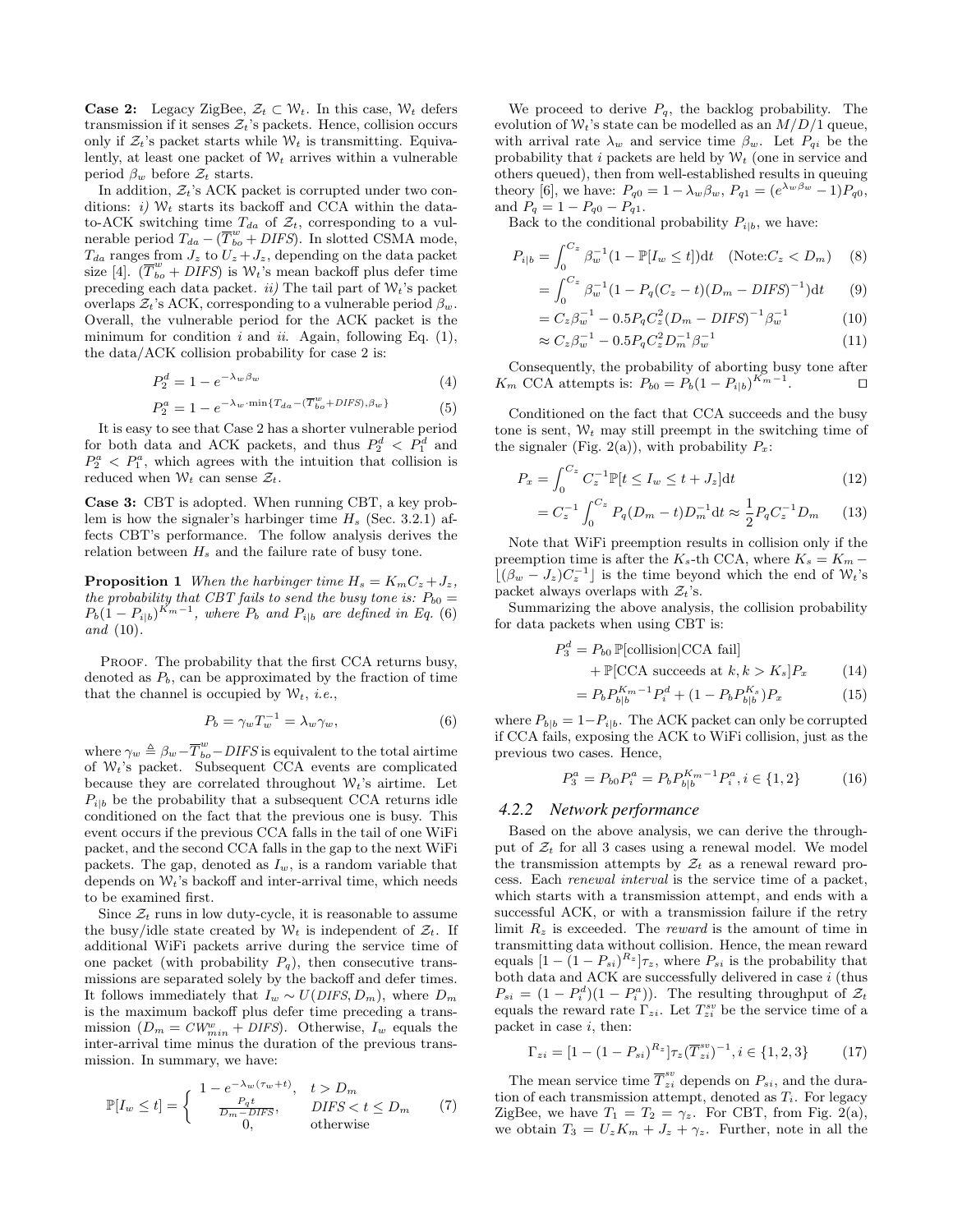cases, the first transmission attempt occurs with probability 1, and the second occurs only if the first fails. Following this reasoning, the expected service time:

$$
\overline{T}_{zi}^{sv} = \mathbb{E}[T_{zi}^{sv}] = \sum_{k=0}^{R_z - 1} T_i (1 - P_{si})^k
$$
 (18)

Next, consider the performance of WiFi. In case  $1 \; (Z_t \not\subset \mathbb{C})$  $W_t$ ),  $W_t$  is unaffected by  $\mathcal{Z}_t$ , thus its mean service time  $\overline{T}_{w1}^{s\tilde{v}'} = \beta_w$ . In case 2 ( $\mathcal{Z}_t \subset \mathcal{W}_t$ ),  $\mathcal{W}_t$ 's arrival overlaps  $\mathcal{Z}_t$ 's data or ACK packet, with probability  $1 - e^{-\lambda_z(\tau_z + \tau_{za})} \approx$  $\lambda_z(\tau_z + \tau_{za})$ . Since  $W_t$  freezes its backoff upon a busy CCA, the corresponding service time equals  $\beta_w$  plus the extra time that it has to wait until  $\mathcal{Z}_t$  finishes transmission. Otherwise, its service time remains  $\beta_w$ . Therefore, the mean service time is:

$$
\overline{T}_{w2}^{sv} = \beta_w [1 - \lambda_z (\tau_z + \tau_{za})]
$$
  
+  $\lambda_z \tau_z (\frac{\tau_z}{2} + \beta_w) + \lambda_z \tau_{za} (\frac{\tau_{za}}{2} + \beta_w)$  (19)

When CBT is used (case 3), its CCA succeeds at the  $i$ -th attempt with probability  $(1 - P_b)$  for  $i = 1$ , and  $P_b P_{b|b}^{i-2} P_{b|i}$ otherwise. Since each CCA attempt takes one slot, the busy tone duration is  $\tau_b = U_z(K_m - i) + J_z + \tau_z + T_{da} + \tau_{za}$ . The mean duration of a transmission attempt in CBT is thus:

$$
\Phi_b = (1 - P_b)(C_z(K_m - 1) + \tau_b) \n+ \sum_{i=2}^{K_m} P_b P_{b|b}^{i-2} P_{i|b} (C_z(K_m - i) + \tau_b) \n+ P_b P_{b|b}^{K_m - 1} \left( \frac{\tau_z}{\tau_z + \tau_{za}} \tau_z + \frac{\tau_{za}}{\tau_z + \tau_{za}} \tau_{za} \right)
$$
\n(20)

and the WiFi service time can be approximated as:

$$
\overline{T}_{w3}^{sv} = (1 - \lambda_z \Phi_b)\tau_w + \lambda_z \Phi_b(\frac{\Phi_b}{2} + \tau_w)
$$
 (21)

Following a similar renewal model for  $\mathcal{Z}_t$ , the throughput of  $W_t$  for the 3 cases is:

$$
\Gamma_{wi} = \tau_w(\overline{T}_{wi}^{sv})^{-1}, i \in \{1, 2, 3\}
$$
\n(22)

# 4.3 ZigBee's CSMA Coexistence with WiFi

#### *4.3.1 ZigBee's legacy CSMA mode (Case 4)*

We model ZigBee's CSMA mode using a Markov chain shown in Fig. 3, where  $BS_k$  denotes the k-th backoff and CCA attempt. Similar to the TDMA analysis, we make a key simplification that decouples the channel status from  $\mathcal{Z}_t$ 's transmission, *i.e.*, assuming the busy/idle state of WiFi is unaffected by  $\mathcal{Z}_t$ . This assumption will be removed when analyzing the effects of  $\mathcal{Z}_t$  on  $\mathcal{W}_t$ .

In CSMA mode,  $\mathcal{Z}_t$  must perform backoff and ensure two consecutive slots (CCA1 and CCA2) are idle before transmission, and abort the transmission if sensing a busy channel even after  $K$  attempts. Straightforwardly, the steady state probability that  $\mathcal{Z}_t$  senses an idle channel in CCA1 is:  $P_i = 1 - P_b$  (see Eq. (6) for  $P_b$ ). Conditioned on the event that CCA1 is idle, CCA2 returns idle if no packets for  $W_t$  arrive between them, which has a probability:  $P_{i|i} = e^{-\lambda_w U_z}$ . Let  $P_{tx}$  denote the transmission probability after a backoff and CCA attempt, then:

$$
P_{tx} = P_i P_{i|i} = (1 - P_b)e^{-\lambda_w U_z}
$$
\n(23)

The duration of the k-th backoff attempt is uniformly distributed between 0 and [4]:

$$
B_k = \min\{2^{\min BE + k - 1}, 2^{\max BE}\} \cdot U_z, k \in [1, K] \tag{24}
$$



Figure 3: Markov chain Figure 4: Analyzing the model for analyzing Zig-spatial collision probabil-Bee's throughput when it ity under random link locoexists with WiFi. cations.

where  $minBE$  and  $maxBE$  are the minimum and maximum backoff exponent, default to 3 and 5, respectively. Note that CCA1 must be performed, but CCA2 is needed only if CCA1 returns idle. The mean time spent in a CCA attempt is thus:  $U_z + P_i U_z = (1 + P_i)U_z.$ 

Given the above components, we can derive  $\mathcal{Z}_t$ 's service time. From the Markov chain model, the mean first passage time to data transmission is:

$$
F_{TX} = \frac{b_1 + (1 - P_{tx})b_2 + \dots + (1 - P_{tx}^{K-1})b_K}{1 - (1 - P_{tx})^K}
$$
(25)

where  $b_k = 0.5B_k + (1+P_i)U_z$  is the expected duration of the k-th backoff plus CCA attempt  $(BS_k)$ . Intuitively, the numerator of Eq. (25) is the mean duration of all the attempts until data transmission or backoff failure. The number of attempts follows a geometrical distribution with success probability  $1 - (1 - P_{tx})^K$ . Consider  $\mathcal{Z}_t \subset \mathcal{W}_t$ , and let  $P_{s4}$  be the probability that both data and ACK are transmitted without collision, then the expected number of trials until transmission succeeds or retry failure is:

$$
1 + (1 - P_{s4}) + \dots + (1 - P_{s4})^{R_z - 1} = \sum_{k=0}^{R_z - 1} (1 - P_{s4})^k
$$

Each transmission takes  $F_{TX}$  plus the data and ACK (or timeout) duration  $\gamma_z$ . Thus the mean service time:

$$
\overline{T}_{z4}^{sv} = (F_{TX} + \gamma_z) \sum_{k=0}^{R_z - 1} (1 - P_{s4})^k
$$
 (26)

Note that WiFi may preempt the CCA-to-TX and datato-ACK switching time, with probability  $P_d$  and  $P_a$ , respectively (Fig. 3). Following similar analysis of the vulnerable period in the TDMA case 2, we obtain  $P_d = 1 - e^{\lambda_w J_z}$ , and  $P_a = P_2^a$ , from which  $P_{s4}$  can be derived. In case when  $\mathcal{Z}_t \not\subset \mathcal{W}_t$ , the success probability is equivalent to  $P_{s_1}$ , and mean service time can be obtained in the same way as Eq. (26).

#### *4.3.2 CBT's CSMA mode (Case 5)*

The key problem in this case is to determine the busy tone duration  $T<sub>b</sub>$ , which should cover the entire data transmission without wasting extra channel time. The following analytical results state that this can be realized with probabilistic guarantee.

Proposition 2 For CBT with N clients and a single busy tone, with duration  $T_b = \frac{kB_1}{N} + \gamma_z$ , the busy tone covers the data and  $ACK$  packets with probability of at least  $1$  $e^{-k}$ . For CBT with G aggregated busy tones, with duration  $T_b' = \frac{kGB_1}{N+1} + \gamma_z$ , the busy tone covers all the packets with probability of at least  $1 - \frac{1}{k}$ .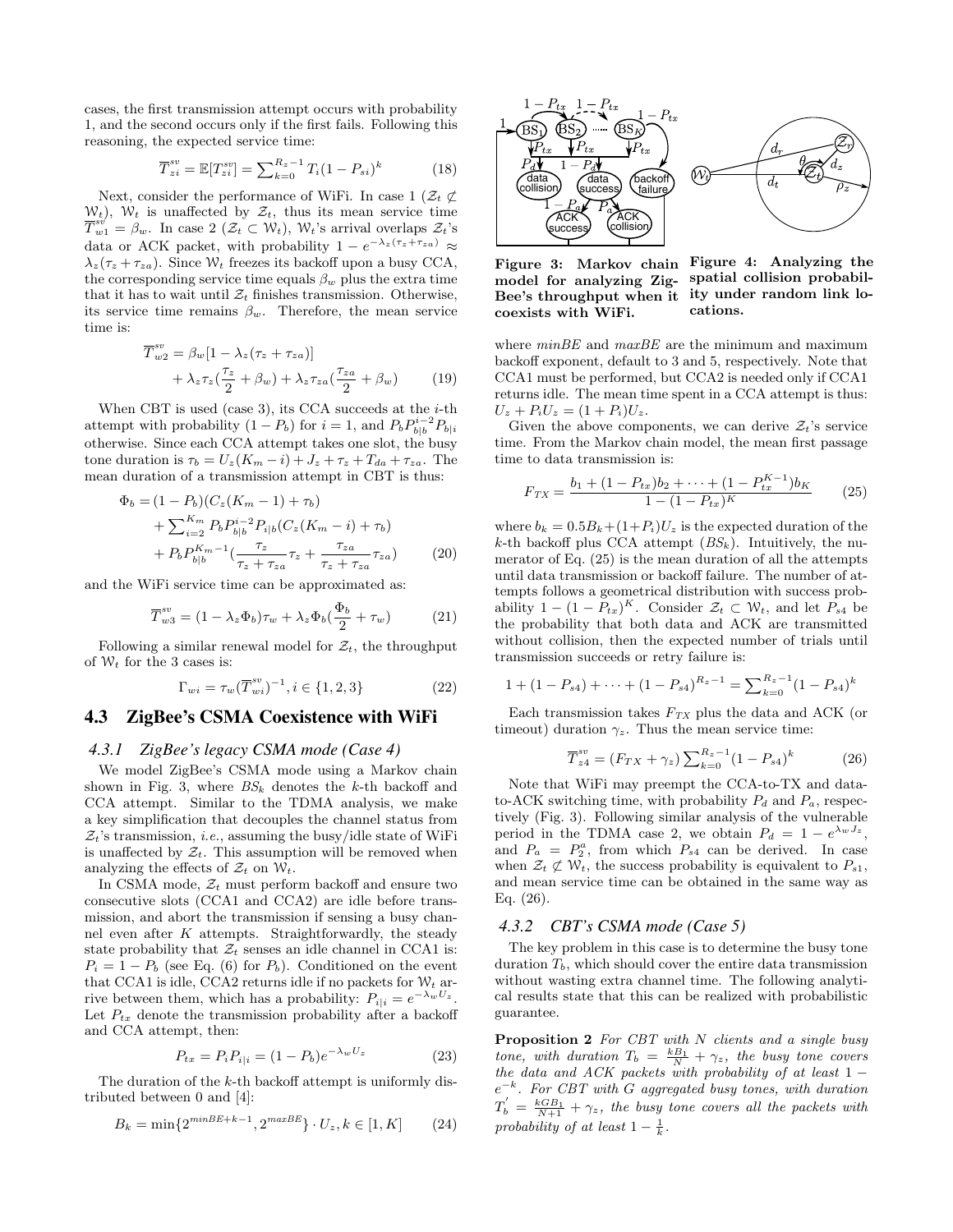PROOF. Let  $t_i$  be the backoff counter set by node  $i, t_i \sim$  $U(0, B_1)$ . The probability that the busy tone covers the data/ACK duration of the winning contender is:

$$
\mathbb{P}\Big[\min_i t_i + \gamma_z \le T_b\Big] = \mathbb{P}\Big[\min_i t_i \le T_b - \gamma_z\Big] \tag{27}
$$

$$
= 1 - (1 - \frac{T_b - \gamma_z}{B_1})^N \quad (\text{Let } T_b = \frac{k_{\text{B}_1}}{N} + \gamma_z)
$$
 (28)

$$
= 1 - (1 - \frac{k}{N})^N \ge 1 - e^{-k}
$$
 (29)

For the case with busy tone aggregation, we first derive the expectation of the minimum backoff counter among all the clients, denoted as M.

$$
\mathbb{E}[M] = \int_0^{B_1} [1 - F_M(x)] \, dx \qquad (cf. \text{ [11, Sec. 1.3.5]}) \quad (30)
$$

$$
= \int_0^{B_1} (1 - \frac{x}{B_1})^N dx = \frac{B_1}{N+1}
$$
 (31)

Further, note that:

 $=$ 

$$
\mathbb{P}\Big[\gamma_z + \sum_{i=1}^G b_i \ge T_b'\Big] \tag{32}
$$
\n
$$
\mathbb{E}\Big[\sum G - b_i\Big]
$$

$$
\leq \frac{\mathbb{E}\left[\sum_{i=1}^{G} b_i\right]}{T'_b - \gamma_z} \quad \text{(Markov inequality)}\tag{33}
$$

$$
=\frac{G \cdot B_1}{N+1} \cdot \frac{1}{T'_b - \gamma_z} \quad \text{(Let } T'_b = \frac{kG \cdot B_1}{N+1} + \gamma_z \text{)} \tag{34}
$$

$$
k^{-1} \tag{35}
$$

Hence 
$$
\mathbb{P}[\sum_{i=1}^{G} b_i \leq T'_b] \geq 1 - \frac{1}{k}.
$$

Note that the above result is independent of the WiFi arrival time distribution. It implies that the busy tone needs extra number of slots (denoted as  $K_b$ ) to compensate for the random backoff, *i.e.*,  $T_b = K_b U_z + \gamma_z$ . If the busy tone covers the backoff duration  $B_1$  plus the data/ACK duration:  $T_b^* \triangleq G(K_b^* U_z + \gamma_z), K_b^* = 2^{minBE}$ , then collision rate can be reduced to 0.

When  $G = 1$  and  $T_b < T_b^*$ , the end of the ACK packet may still be exposed to WiFi collision. Suppose  $\mathcal{Z}_t \subset \mathcal{W}_t$ , then this occurs when the data-to-ACK switching time is beyond the protection of the busy tone. Let  $u = \tau_z + T_{da} - \overline{T}_{bo}^w$ , then the ACK collision probability can be derived similarly to the TDMA mode:

$$
P_5^a = \mathbb{P}\Big[\min_i b_i + u \ge T_b\Big] (1 - e^{-\lambda_w(\min_i b_i + u)}) \tag{36}
$$

$$
\approx (1 - B_1^{-1} (T_b - u))^N (1 - e^{-\lambda_w (\frac{B_1}{N+1} + u)})
$$
 (37)

Given  $T_b$ , we can further derive the service time, denoted as  $T_{z5}^{sv}$ . Note that the signaler's backoff and CCA operations are similar to the legacy case (Fig. 3), except that its CCA attempt always takes one slot  $U_z$ , and the transmission probability  $P_{tx} = P_i$  and success probability of each transmission attempt  $P_{s5} = 1 - P_5^d$ . Therefore, the service time starts from the first backoff stage, and ends after the busy tone or the ACK packet, whichever lasts longer. Denote  $T_{m5}$  as the expected duration of a transmission attempt after backoff and CCA succeed, then  $T_{m5} = \max\{\frac{B_1}{N+1} + \gamma_z, T_b\}$ . Similar to Eq. (25), the mean service time of a packet:

$$
\overline{T}_{z5}^{sv} = (F_{TX} + T_{m5}) \sum_{k=0}^{R_z - 1} (1 - P_{s5})^k
$$
 (38)

Given the mean service time and collision probability in CSMA, the throughput readily follows from Eq. (17).

For the WiFi transmitter  $W_t$ , the service time depends on the  $\mathcal{Z}_t$ 's traffic load. Consider the service time of each packet from  $\mathcal{Z}_t$  as a renewal interval with length  $L_{zi}$ . Note that  $W_t$  tends to have higher priority than  $\mathcal{Z}_t$ , and thus its load determines the length of the  $L_{zi}: L_{zi} = \min\{T_z, T_{zi}^{sv}\}, i \in$ {4, 5}. In case 4, the mean number of transmission attempts by  $\mathcal{Z}_t$  in its renewal interval is

$$
N_{d4} = \sum_{r=1}^{R_z} \left[ (1 - (1 - P_{tx})^K)(1 - P_{si}) \right]^{r-1}
$$
 (39)

which is also the mean number of times that  $W_t$  defers its transmission. For case 5, since one busy tone for  $\mathcal{Z}_t$  is sent in each renewal interval,  $N_{d5} = 1$ . For both cases,  $W_t$ 's packets are disrupted with probability  $P_{ri} = \frac{N_{di}T_w}{L_{zi}}, i \in \{4, 5\},\$ resulting in mean service delay:

$$
\overline{T}_{w4}^{sv} = (1 - P_{r4})\beta_w + P_{r4}(\tau_z + \beta_w)
$$
\n(40)

$$
\overline{T}_{w5}^{sv} = (1 - P_{r5})\beta_w + P_{r5}(T_{m5} - T_w + \beta_w)
$$
 (41)

The throughput can be derived similarly to the TDMA case (Eq. (22)).

# 4.4 Spatial Collision Probability

The above analysis focused on the collision probability between co-located WiFi and ZigBee. In practice, collision does not necessarily cause packet loss. Due to the capture effect, the desired packet can still be decoded if its power is sufficiently higher than the interfering packet. Such opportunities depend on the relative location of WiFi and ZigBee links.

Consider a randomly located ZigBee link and WiFi interferer, as shown in Fig. 4. For simplicity, we denote  $d_t =$  $d(\mathcal{W}_t, \mathcal{Z}_t), d_z = d(\mathcal{Z}_t, \mathcal{Z}_r), d_r = d(\mathcal{W}_t, \mathcal{Z}_r)$ , where the function  $d(\cdot, \cdot)$  represents the distance between two nodes. We assume  $\theta \sim U(0, 2\pi)$ , and  $d_z \sim U(0, \rho_z)$ , where  $\rho_z$  is the maximum distance between  $\mathcal{Z}_t$  and  $\mathcal{Z}_r$ . Since ZigBee and WiFi have similar receiver sensitivity (around -86dBm [4, 5]), we assume  $W_t$  and  $Z_t$  have the same carrier sensing threshold. We use a generic pathloss model, where the ratio between received power and transmit power is  $cd_z^{-\alpha}$ . The constant c depends on the propagation characteristics (e.g., free-space or two-ray ground model), and  $\alpha$  is the environment dependent pathloss exponent. Denote  $C_a$  as the capture threshold,  $\Lambda_z$  and  $\Lambda_w$  as the transmit power of  $\mathcal{Z}_t$  and  $\mathcal{W}_t$ , respectively, then  $\mathcal{Z}_r$  fails to decode the packet if:

$$
\frac{\Lambda_z c d_z^{-\alpha}}{\Lambda_w c d_r^{-\alpha}} \le C_a, \text{or equivalently, } \frac{d_r^2}{d_z^2} \le \left(C_a \frac{\Lambda_w}{\Lambda_z}\right)^{\frac{2}{\alpha}} \tag{42}
$$

The key to our analysis is to derive the probability that the two link distances satisfy the above collision condition, which we name as *spatial collision probability*. Following the cosine rule  $d_r^2 = d_t^2 + d_z^2 - 2\cos\theta d_t d_z$ , the spatial collision probability becomes:

$$
\frac{d_r^2}{d_z^2} = \frac{d_t^2}{d_z^2} - 2\cos\theta \frac{d_t}{d_z} \le \left(C_a \frac{\Lambda_w}{\Lambda_z}\right)^{\frac{2}{\alpha}} - 1 \triangleq c_1 \tag{43}
$$

which can be transformed into:

$$
(d_z + \frac{d_t \cos \theta}{c_1})^2 \ge \frac{d_t^2}{c_1} + \frac{d_t^2 \cos^2 \theta}{c_1^2} = \frac{d_t^2}{c_1^2} (c_1 + \cos^2 \theta) \approx \frac{d_t^2}{c_1}
$$

The geometrical meaning of the above equation, combined with  $d_z \sim U(0, \rho_z)$  (*i.e.*,  $d_z^2 \leq \rho_z^2$ ), is the exclusion region of two circular areas. To further simplify, observe that  $d_z \gg$  $\frac{\cos \theta}{\cos \theta}$ , and the random variable  $\cos \theta$  has mean 0, hence the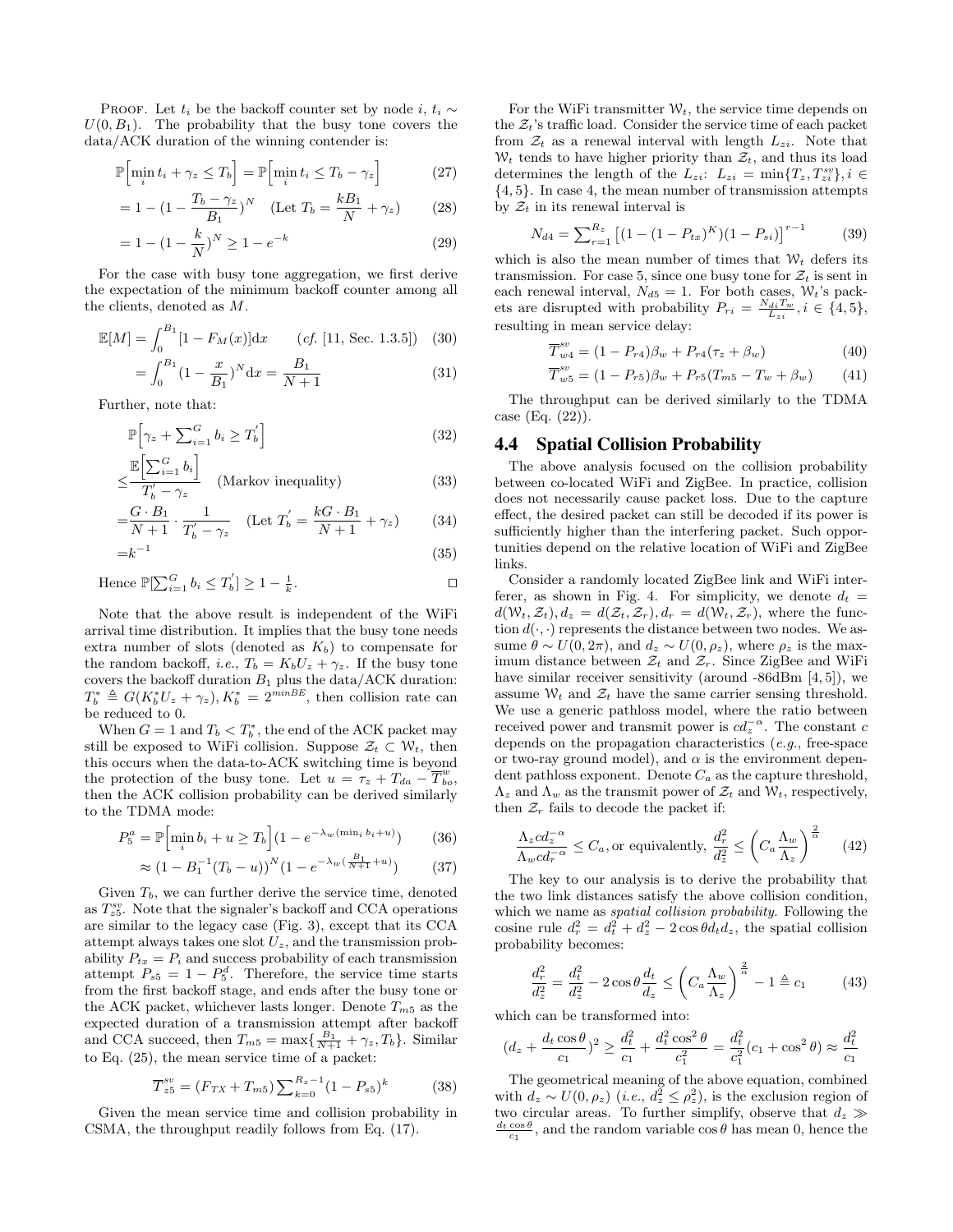

Figure 5: Collision probability of data and ACK packets. Markers and lines represent simulation and analytical results, respectively.

above two inequalities can be approximated as:  $\rho_z^2 \geq d_z^2 \geq$  $\frac{d_t^2}{d_t}$ , which reduces the original circular intersection problem into a 1-dimensional, line-segment intersection problem (for a given  $d_t$ ). Consequently, the exclusion region:

$$
I_e = \max\{0, 1 - d_t c_1^{-\frac{1}{2}} \rho_z^{-1}\}\tag{44}
$$

which is exactly the spatial collision probability. The above approximation will be verified in Sec. 5.1.3.

# 5. EXPERIMENTAL RESULTS

This section compares the qualitative prediction of the analytical model with detailed simulation in ns-2. We find them matching well across a broad range of experiments. We further explore the design parameters of CBT using the analytical model, and demonstrate its performance in a real experimental testbed.

#### 5.1 Simulation experiments

We have implemented the CBT protocol based on the Zig-Bee (CSMA) module in ns-2 (version 2.33). Following the IEEE 802.15.4 standard, we also developed a TDMA module for ZigBee. The main components of CBT, i.e., the frequency flip and busy tone scheduler, are implemented on top of the TDMA/CSMA modules. The PHY-layer parameters are set to their default values. The WiFi module is configured consistently with the 802.11g standard. Our experiments first focus on the case where the two networks are in close proximity and can sense each other (Sec. 5.1.1, Sec. 5.1.2), and later explore the effects of link locations (Sec. 5.1.3, Sec. 5.1.4).

#### *5.1.1 Temporal collision probability*

We vary the *traffic load* of one network and observe its impacts on the other, where:

$$
Traffic load = \frac{packet size \times packet arrival rate}{PHY layer bit-rate} \qquad (45)
$$

Throughout the experiments, ZigBee uses a fixed bit-rate of 250Kbps [4], packet size 63 bytes, and arrival rate 8 packets/second. WiFi bit-rate is set to 18Mbps, and packet size to 1KB. The corresponding saturation traffic load is around 0.67. Fig. 5(a) shows probability that ZigBee's data packets collides with WiFi packets, under varying WiFi traffic load. We see a close match between analysis and simulation, with a deviation of less than 1% for most experiments. In TDMA mode, coexisting WiFi traffic is detrimental to legacy ZigBee — the collision probability grows from 0 to above 0.79 as WiFi load increases from 0 to 0.67 (corresponding to the saturation load). With  $K_m = 8$  (*i.e.*, harbinger



Figure 6: Throughput performance in TDMA mode.



Figure 7: Throughput performance in CSMA mode.

time  $H_s = 8C_z + J_z$ , CBT reduces the collision probability to below 0.05 for medium to low WiFi traffic, and below 0.2 even when WiFi is saturated.

Measurement of WiFi hotspots observed traffic load of around 0.6 at peak hours [19]. Even under this level of interference, the data and ACK collision probability in CBT is 0.20 and 0.16, in contrast with 0.71 and 0.97 in legacy ZigBee, more than 72% reduction for both types of packet. With a low collision probability, packet loss can be easily recovered via retransmissions.

In CSMA mode, the CCA and backoff mechanism in legacy ZigBee alleviates the collision of data packets, but becomes ineffective when WiFi is heavily-loaded due to the preemption problem (Sec. 3). By preventing WiFi's preemption in ZigBee's CCA-to-TX switching period, CBT reduces the data collision probability to 0.

In addition, for legacy ZigBee, the ACK collision probability grows from 0 to 0.97 for both TDMA and CSMA mode (Fig. 5(b), only TDMA mode is plotted for clarity), implying a substantial number of redundant retransmissions due to ACK losses. For CBT, the probability is consistently below 0.2 in TDMA mode. In CSMA mode, when  $K_b = 10$ , the ACK collision probability is reduced to 0. As  $K_b$  is reduced to 4, the collision probability increases up to 0.4.

#### *5.1.2 Throughput performance*

Fig. 6 shows the throughput  $(\Gamma_z)$  of ZigBee in TDMA mode.  $\Gamma_z$  decreases as WiFi increases its load, because severe collision can cost extra service time, and lower the efficiency of channel utilization. When WiFi becomes saturated, ZigBee throughput is reduced to 0.09, 82% lower than the case without coexisting traffic. With CBT, throughput can be boosted by 47% to 112% when WiFi load is above 0.18. Notably, CBT may have lower throughput than ZigBee under mild interference, due to its CCA overhead. This implies CBT's benefit outweighs its overhead beyond a "sweet spot", which can be obtained by numerically solving for  $\lambda_w$ from the equation  $\Gamma_{z2} = \Gamma_{z3}$  (see Eq. (17)). To optimize performance, the signaler can monitor the busy/idle status of WiFi and trigger CBT only when  $\lambda_w$  is beyond this point.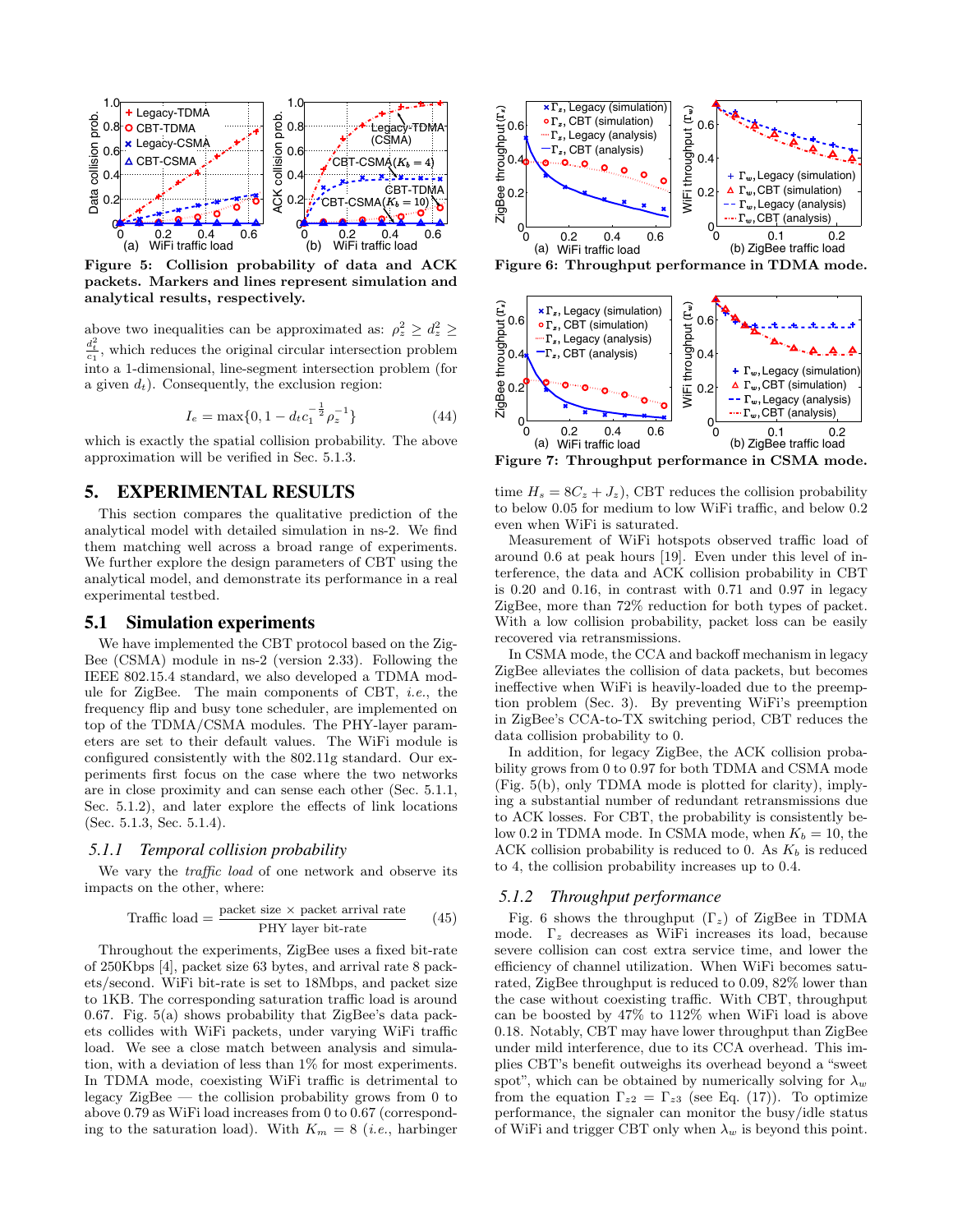

We leave such optimization as future work.

Intuitively, the extra channel time taken by CBT will degrade WiFi's performance. However, the figure shows such effect is negligible when its traffic load is below 5%, and is comparable to legacy ZigBee even under heavy traffic. This is because CBT saves the retransmissions caused by collision, thereby counter-balancing the extra overhead. In practical ZigBee applications, the duty-cycle is typically below 1%, and up to 10% at its maximum [16]. Hence, in practice, CBT does not cause any additional performance degradation to WiFi performance.

Fig. 7 plots the throughput performance in CSMA mode. CBT (with  $K_b = 10$  and without busy tone aggregation) consistently achieves a throughput of above 0.15, whereas the legacy ZigBee's throughput quickly drops below 0.03 as WiFi becomes saturated. CBT's advantage comes with the overhead from CTS and busy tone. Similar to the TDMA case, a "sweet spot" of WiFi load can be derived, beyond which the overhead is quickly outweighed by the saving in retransmission time, resulting in several folds performance improvement over the legacy ZigBee. The overhead can be further reduced by reducing  $K_b$  and enabling busy tone aggregation.

In addition, although both CBT and legacy reduce the throughput of WiFi, the reduction quickly converges to a certain level corresponding to the saturation throughput of ZigBee under the current WiFi traffic load. This again justifies the modeling assumption that WiFi has higher priority than ZigBee when both are running CSMA. The achievable throughput of ZigBee is determined by the load of coexisting WiFi traffic, but not vice versa. In addition, note that heavily loaded CBT degrades WiFi performance, but under practical low duty-cycle applications (load  $\langle 5\% \rangle$ , the degradation is negligible compared with the legacy ZigBee.

#### *5.1.3 Spatial collision probability*

We use Monte Carlo simulation to verify the analysis in Sec. 4.4. We first fix the locations of  $W_t$  and  $\mathcal{Z}_t$ , and then randomly uniformly generate the location of  $\mathcal{Z}_r$  within the maximum range  $\rho_z$  (set to 6m) from  $\mathcal{Z}_t$ . Fig. 8(a) shows the spatial collision probability  $I_e$  for different  $d_t$ , each obtained from  $10^4$  samples. Consistent with the analytical results (solid lines),  $I_e$  decreases almost linearly with  $d_t$ . Beyond a certain threshold (as indicated in Eq. (44)), the ratio between the received power from  $\mathcal{Z}_t$  and that from  $\mathcal{W}_t$  is larger than the capture threshold (set to 10dB) with probability 1, and thus  $I_e$  becomes 0.

In addition,  $I_e$  increases as ZigBee's transmit power decreases from 0dBm to -20dBm, implying that a low-power mode suffers more from collisions, and may not save energy due to the potential retransmission overhead. Note that the



Figure 10: Impact of harbinger time in CBT TDMA mode.



Figure 11: Impact of busy-tone duration in CBT CSMA mode.

15dBm transmit power is only practical for DC-powered Zig-Bee node  $(e.g.,\,the\,XBee\,module\, [8]),\,which\, can\, be\, used\, as$ the signaler. As this power level is comparable to WiFi, spatial collision occurs only when the two networks are extremely close. Thus, it is reasonable to assume the CTS packet from the signaler is unaffected by WiFi in common cases. In addition, note that a larger  $\rho_z$  results in lower mean SINR for  $\mathcal{Z}_r$  and even larger  $I_e$ . We omit the detailed experiments as the effect is similar to the decrease in transmit power.

# *5.1.4 Joint spatial-temporal effects*

Combining the analysis for temporal and spatial factors, we can analyze how ZigBee is affected by a WiFi transmitter at an arbitrary location. We fix the WiFi traffic load to a medium value 0.36, the ZigBee's transmit power to -10dBm, and then calculate the probability of packet loss, i.e., both spatial and temporal collision occurs. As can be seen from the results (Fig. 9), the joint collision probability is bisected for legacy ZigBee, according to whether  $W_t$  and  $Z_t$  can sense each other. When  $\mathcal{Z}_t \subset \mathcal{W}_t$ , the joint collision probability is relatively low (below 41% and 17% for TDMA/CSMA), implying a low packet loss rate. However, when  $\mathcal{Z}_t \not\subset \mathcal{W}_t$ , the collision rate increases dramatically (to above 43%) for both TDMA and CSMA. Using the signaler, CBT extends the range where  $\mathcal{Z}_t$  is visible to  $\mathcal{W}_t$  and prevents WiFi preemption in the time domain. These two advantages together bring the collision probability to below 7%.

#### *5.1.5 Exploring the design space*

Having validated the accuracy of the analysis, we now employ it to flexibly navigate the impact of design parameters on the performance vs. cost tradeoff in CBT. Fig. 10 shows the throughput in TDMA mode for different harbinger time (determined by  $K_m$ ). A small  $K_m$  induces less overhead, and gains higher throughput for ZigBee when the WiFi load is small (below 0.2), but becomes less effective under medium to high WiFi load. In addition, under low duty-cycle ZigBee traffic (below 0.05), WiFi throughput is virtually unaffected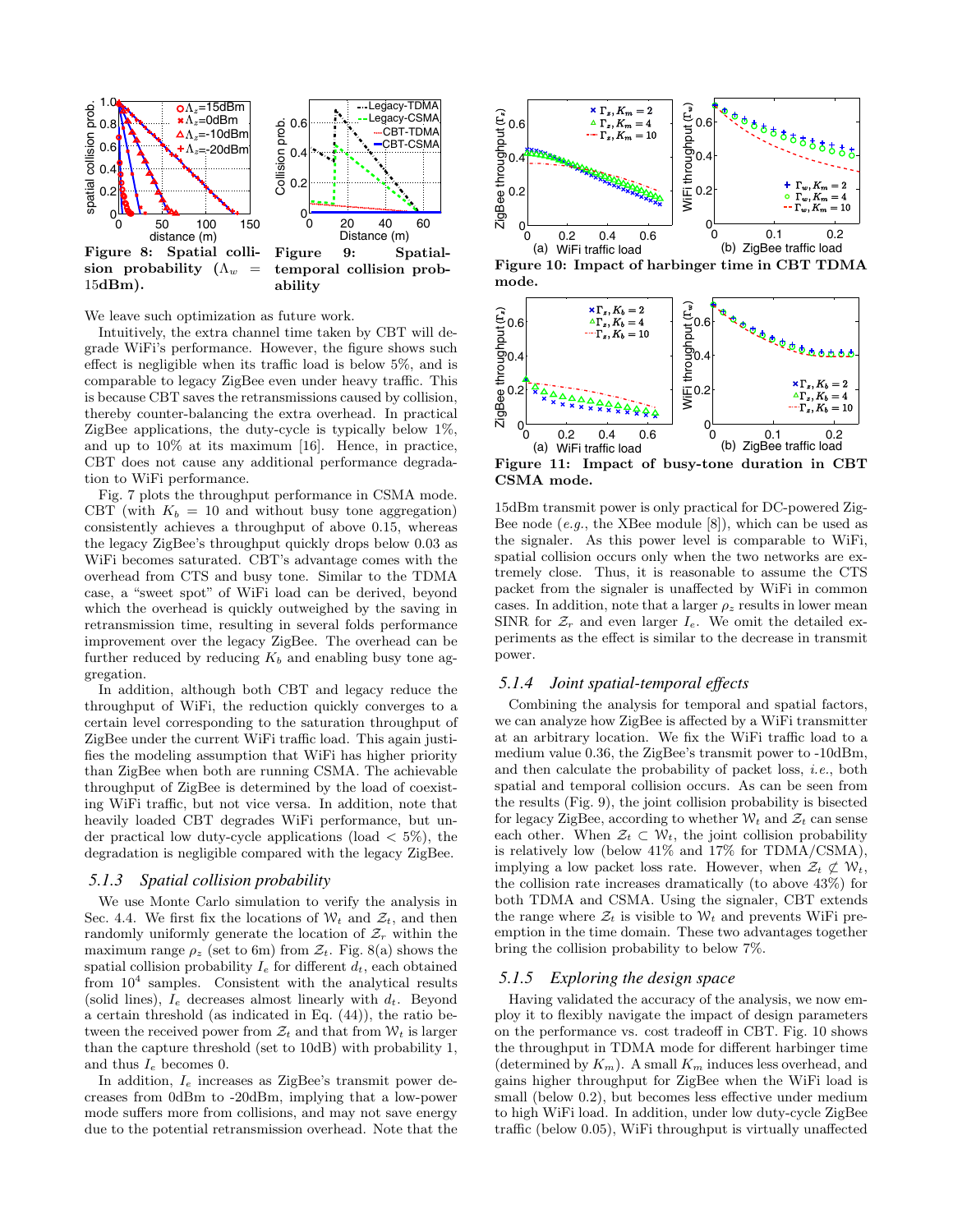

Figure 12: Location of ZigBee and WiFi links in the testbed. A→B is the WiFi link. All others are ZigBee nodes.



Figure 13: Collision rate for different ZigBee link locations.

by  $K_m$ .

In CSMA mode, the key parameter is the busy tone du-<br>tion (determined by  $K_b$ ). As shown in Fig. 11, a large  $K_b$ ration (determined by  $K_b$ ). As shown in Fig. 11, a large  $K_b$  $(K_b = 10)$  gains  $2 \times$  higher throughput for ZigBee than a small  $K_b$   $(K_b = 2)$ , only at the cost of minor throughput degradation for WiFi (less than 6%), for a broad range of traffic load values. Therefore, a large busy tone duration is always preferred when CBT runs in CSMA mode.

#### 5.2 Testbed experiments

We have developed a preliminary version of CBT (TDMA mode) on TinyOS 2.0 and GNURadio 3.2.2. We implement a TDMA scheduling module based on openzb [1], a TinyOS branch for IEEE 802.15.4. The ZigBee hardware that we use, the MicaZ mote, has a maximum power of 0dBm and packet size limit of 127 bytes, precluding a direct implementation of the signaler's functionalities. Therefore, we implement the signaler based on the 802.15.4 PHY in GNURadio, and run it on the USRP2 software radio [9], which does not have such limitations and can communicate seamlessly with MicaZ. The coordinator and clients are running on micaZ motes.

Due to the inefficient user-space signal processing, the GNURadio/USRP2 platform cannot perform carrier sensing in real time, and cannot be synchronized to follow the TDMA schedule set by the coordinator. Therefore, we disable the carrier sensing, fix the harbinger time to  $H_s = J_z$ , and allow the coordinator to send a 5-byte notification message to the USRP2 immediately before the harbinger time arrives. The message is sent without carrier sensing and may still be lost due to collision with WiFi (though with a lower probability compared with a larger data packet). Thus, the performance is expected to be lower than a full-fledged implementation on ZigBee-compatible hardware, such as the XBee module [8]. To alleviate the loss, two back-to-back notification messages are used in the actual implementation. Such a patch costs additional channel time, and should affect WiFi more than a legitimate CBT.

We deploy the ZigBee coordinator, clients and signaler in



Figure 14: Impact of ZigBee on WiFi.

an office environment, co-located with a pair of WiFi nodes. Fig. 12 shows a map of the node locations. The relative distances between ZigBee and WiFi links satisfy:  $1m < d_z <$  $3m$ ,  $0.5m < d_t < 7m$ . The distance between WiFi and ZigBee transmitters  $(d_t)$  is limited to 7m because ZigBee link distances  $(d_z)$  are typically short, and ZigBee signal tends to capture the WiFi interference when  $d_t$  is large. Each ZigBee link consists of one coordinator and one client (the transmitter is randomly selected between them), and the signaler is placed near the coordinator. The ZigBee link sends TDMA packets at a duty cycle of 8 packets/second. The WiFi link is running constant-bit-rate UDP traffic, with traffic load 0.22, packet size and bit rate settings following Sec. 5.1.1.

Fig. 13 plots the collision rate between ZigBee and WiFi, which is measured by the one-way packet loss-rate of Zig-Bee. The combined effects of spatial and temporal collision result in diverse collision rate for different links. In general, when the ZigBee transmitter is close to the WiFi transmitter, the collision rate is lower due to ZigBee's better visibility to WiFi (e.g., for ZigBee link  $C\rightarrow D$ ). When the ZigBee transmitter moves far away from the WiFi, it can no longer trigger the deferring and backoff, but may still be exposed to the interference from WiFi, thus causing severe collision  $(e.g., for ZipBee link L\rightarrow K)$ . Overall, the collision rate is above 12% for half of the legacy ZigBee links. In contrast, when running CBT, collision rate for all the links is reduced to below 8%, and the reduction is above 60% for all links. In summary, the topological effects on collision rate and the effectiveness of CBT is consistent with the trend predicted by the analysis in Fig. 9. The actual value of collision rate does not match because of the simplified propagation model used in analysis (Sec. 4.4).

To examine the impact of ZigBee on WiFi, we create a worst case scenario for WiFi where the USRP2 sends legacy ZigBee packets and busy tones without carrier sensing. Fig. 14 plots the WiFi packet delay as a function of ZigBee load. The delay performance remains virtually unaffected for lightly loaded ZigBee traffic, e.g., below 2%. More importantly, the extra overhead in CBT does not degrade the WiFi performance significantly compared to the legacy ZigBee, even though the benefit of CBT in saving retransmissions is unaccounted for here. Since ZigBee targets low duty-cycle applications, the experiment essentially shows that neither the legacy ZigBee nor CBT affect WiFi in the common cases.

# 6. CONCLUSION

In this paper, we proposed CBT, a cooperative paradigm enabling low-power, low-rate ZigBee WPANs to coexist with a high-end WiFi WLAN. CBT maintains the spectrum etiquette based on energy detection, but overcomes its limitations in heterogeneous networks by separating the busy tone